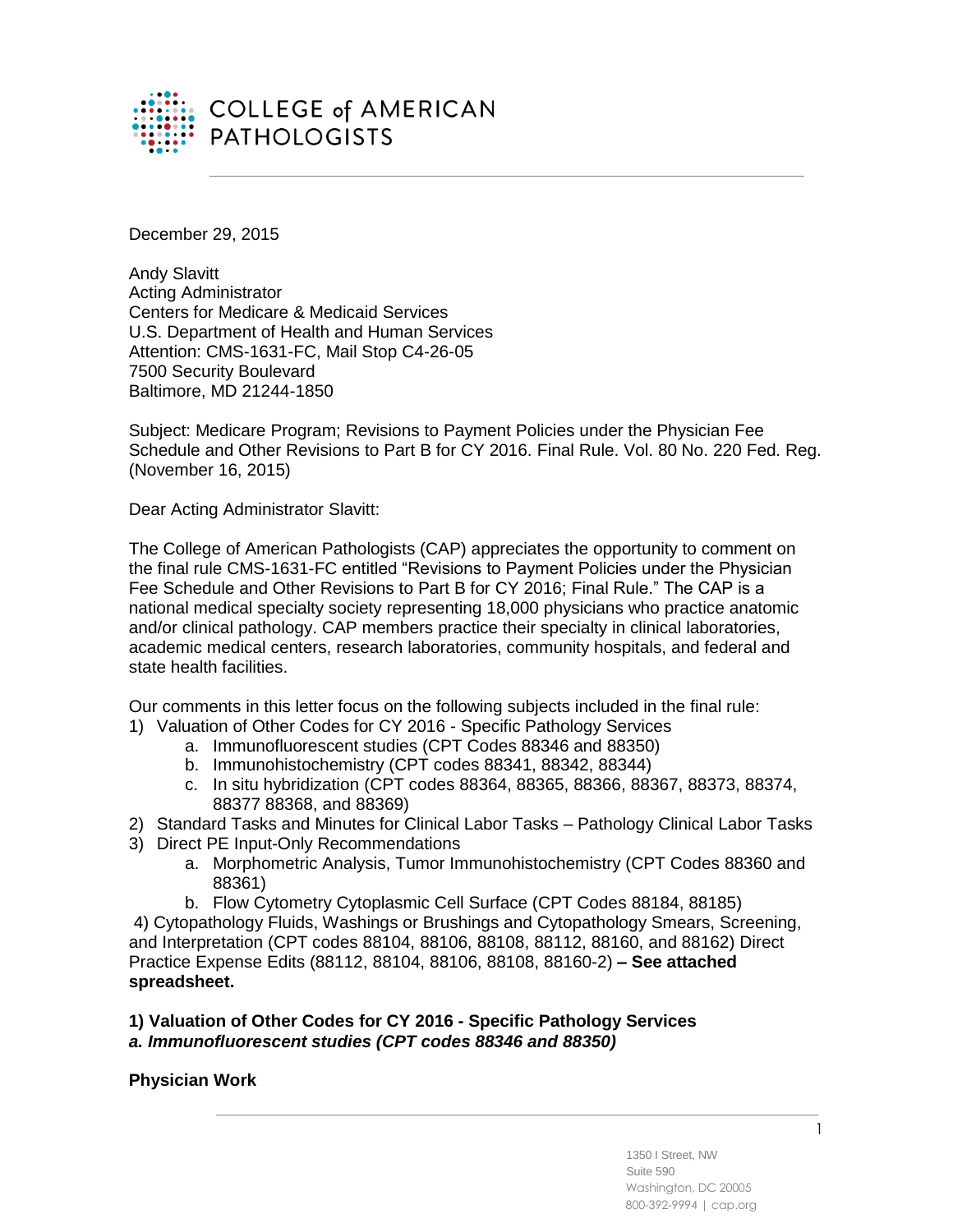

The CAP disagrees with the CMS' decision to alter and/or not accept the RUC's physician work recommendation for CPT code 88350. Specifically the CAP strongly disagrees with the comparison of immunofluorescent services (codes 88346 and 88350) to the intravascular ultrasound codes (codes 37250 and 37251) through its inappropriate physician time ratio calculations. The CMS had proposed to value this immunofluorescence add-on service in relation to the corresponding base code in a similar manner to two add-on (ZZZ global) ultrasound evaluation services, 37250 and 37251. The CMS valued the difference between a base pathology service (XXX global) and its add-on service (ZZZ global) using the difference in relative values of two highly intense and complex add-on codes (ZZZ global). As we noted in our proposed rule comments, these ultrasound services are both add-on services involving the initial and additional vessels. They are completely different services that necessitate completely different physician resources and their valuations were obtained through vastly different assumptions and survey information. Unlike CPT codes 88346 and 88350 which involve the work related to initial and additional single antibody stain procedures, 37250 and 37251 are highly intense and complex services that are three times the intensity and complexity of 88346 and 88350. The comparison of two add-on services of high complexity and intensity, performed during a diagnostic evaluation and/or therapeutic intervention, to one pathology base code and one add-on service is an unprecedented valuation methodology contrary to statute Sec. 1848. [42 U.S.C. 1395w-4] (a) (i), which states: "The Secretary shall determine a number of work relative value units for the service based on the relative resources incorporating physician time and intensity required in furnishing the service."

There is no history of correlation between these services nor logical reasoning understood by the CAP or stated by CMS that there should be a correlation in physician time, intensity, and complexity between two ZZZ codes and an XXX base code and one ZZZ code. Additionally, the CAP reiterates that these two ultrasound codes were valued once by the RUC in August 1995 using a sample size of 49 with 29 respondents. The sample size alone would indicate these services were not surveyed using a random sample but likely were target surveyed 20 years ago under substantially different RUC guidelines and rules. Both 37250 and 37251 have been recently deleted from CPT and there should be no comparison of these codes to the immunofluorescent studies codes. The CAP does not agree with the arbitrary calculation that has led to the incorrect valuations of these codes and rank order anomalies across a wide range of services.

In contrast to the ultrasound surveys, the recent RUC physician work survey of 88346 and 88350 received over 50 respondents each, making the results robust and much more reliable. The median physician time differed by only one minute (24 and 23 minutes, respectively). The RUC agreed with the survey respondents, who reported that 23 minutes of intra-service time is appropriate relative to other similar services. The RUC's approach of evaluating the actual work associated with each unique base and each unique add-on service is far more accurate, rational, and responsive to the specific circumstances than holding codes equal to a fixed discount from the base code. Applying arbitrary ratio comparisons and fixed discounts to arrive at a work relative value will continue to create inter-specialty and intra-specialty rank order anomalies. **The CAP urges the agency to**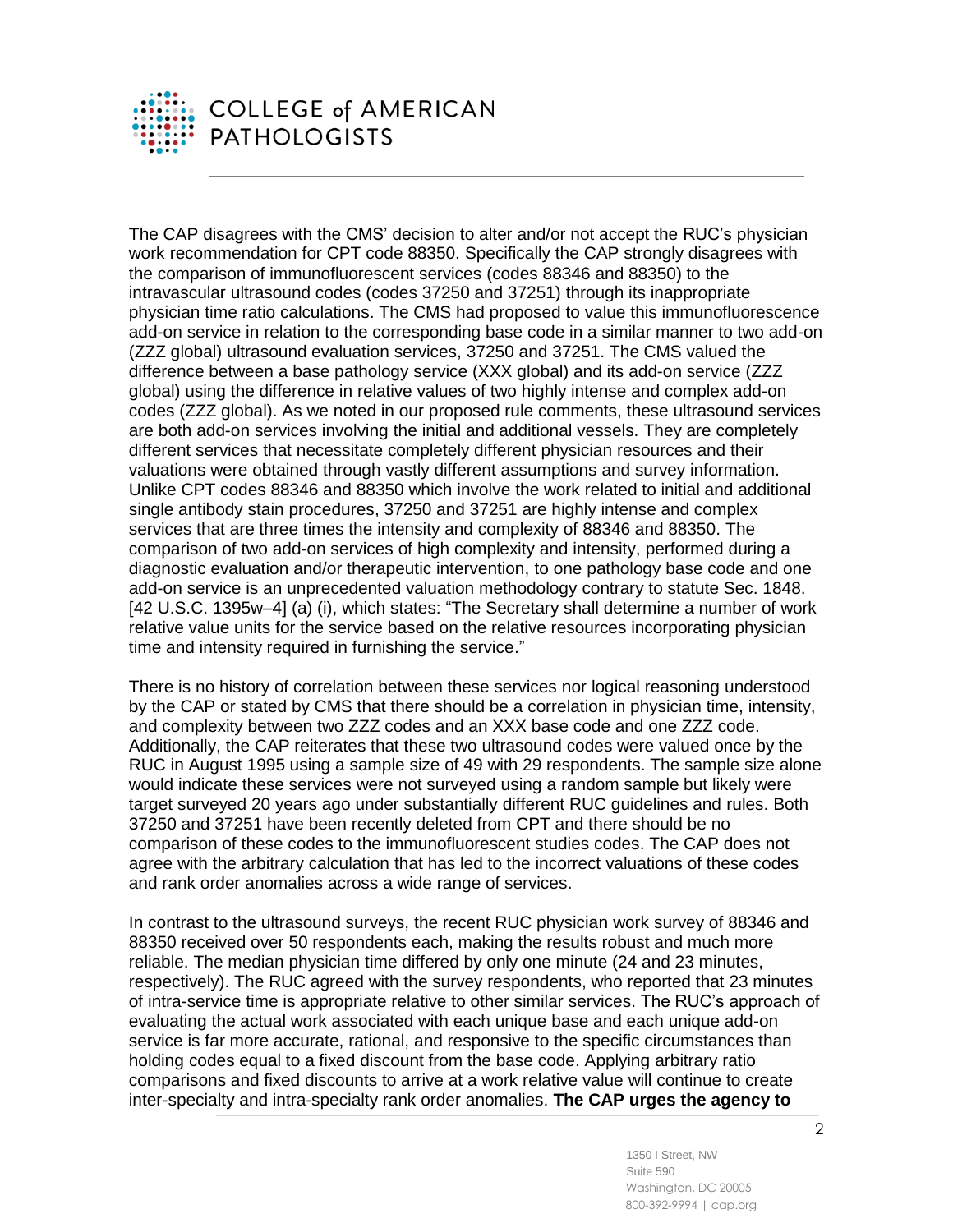

**discard its inappropriate physician time ratio comparisons and accept the relative resources reflected in the RUC values derived from survey data and magnitude estimation for 88350 with a work RVU of 0.70 with 23 minutes of intra-service and total time, reflecting the RUC survey 25th percentile results. Any different valuation would create rank order anomalies throughout the physician fee schedule.**

# *b. Immunohistochemistry (CPT codes 88341, 88342, 88344)*

### **Physician Work**

For CY 2015, the CMS accepted the RUC recommended values for the base code 88342 (0.70 RVUs) and for the multiplex service 88344 (0.77 RVUs), but implemented a value for the add-on service **88341** equal to 40% of the base code (0.42 RVUs). The CAP disagreed and explained to the agency that each antibody is evaluated separately on different slides, that it is inappropriate to apply a 40% reduction, and that it is reductive to categorize all pathology add-on services as requiring the same resources. In addition, the CAP also demonstrated that the difference in physician work from the base code to the add-on service is diminutive for most pathology services. This was reflected in the RUC survey for 88341.

Specifically, as we noted in our proposed rule comments, each antibody is evaluated separately on different slides for immunohistochemistry services represented by new CPT code 88341. Each antibody has a specific staining pattern for true positivity as opposed to non-specific staining and the pattern of cytoplasmic, versus nuclear, and heterogeneous versus homogenous staining must be individually evaluated for each stain. Each antibody provides specific additional information for the pathologist to interpret in order to arrive at a diagnosis for the specimen. Therefore, **each additional service is separate and distinct**.

For CY 2016, the CMS proposed, without explicitly stating in the ruling but only in the proposed fee schedule RVU tables, that the add-on service 88341 be valued at 0.53 RVUs. The CMS had no stated rationale. The CAP assumed the rationale would be the same as the rationale the CMS stated in the rule for its proposed reduction to the new add-on code for immunofluorescent studies code 88350, which would include a 24% discount from the base code as mentioned above. Again, we reiterate that there should be no comparison of intravascular ultrasound services to immunohistochemistry, immunofluorescence, or any pathology service for the reasons previously stated. The CAP does not agree with these arbitrary physician time ratio calculations as discussed above regarding CMS' valuation of 88350.

The CAP appreciates the fact that CMS has acknowledged that it inadvertently omitted discussion about the rationale for the increased work RVU for CPT code 88341 in the proposed rule. In light of this CMS will maintain the current interim value in 2016 while seeking comment during the Final rule comment period.

However, the CAP reiterates its previous comments that the RUC carefully reviewed the survey data to ensure the relativity of CMS code 88341 to other services on the physician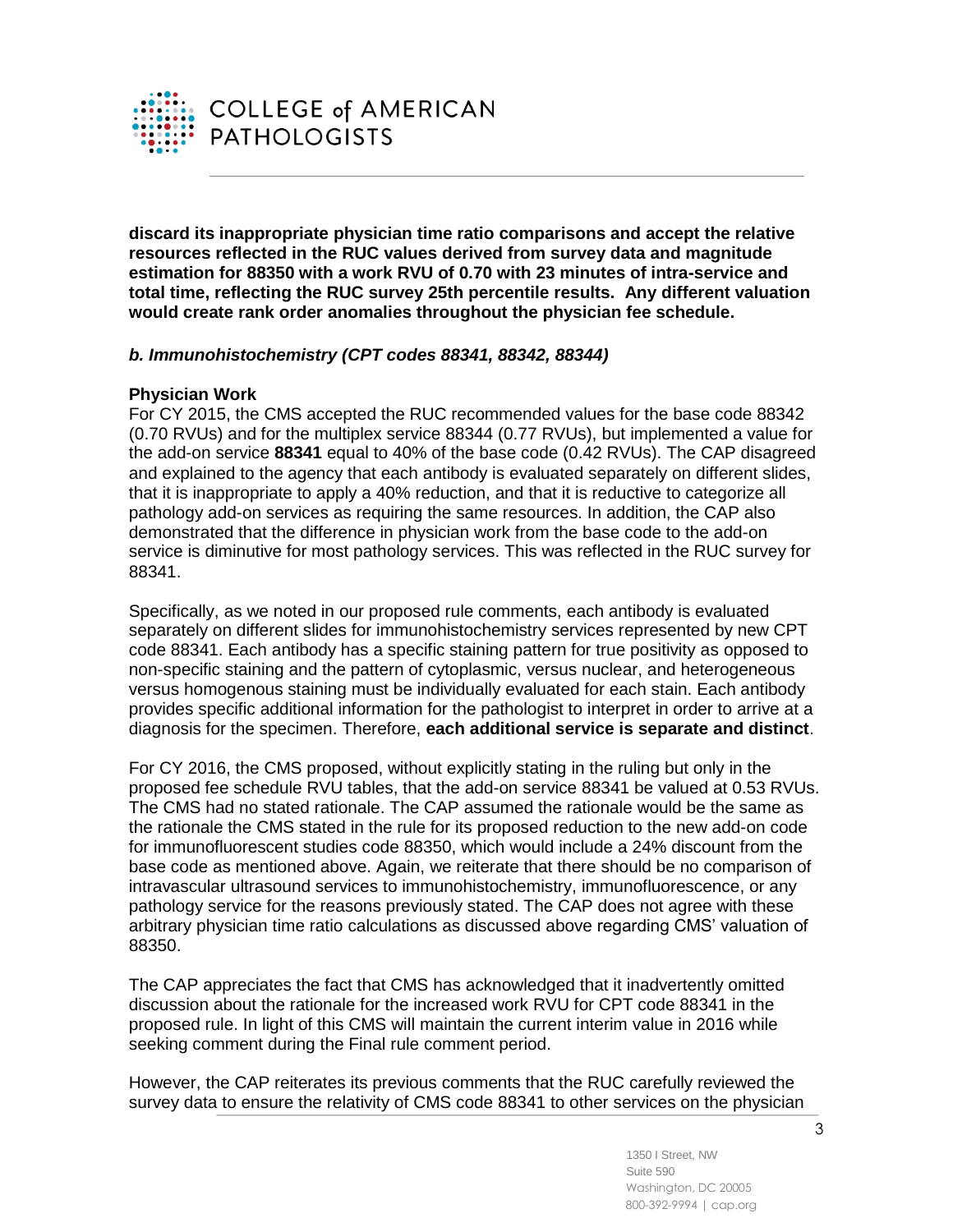

fee schedule. The RUC reviewed the survey results from 206 pathologists for CPT code 88341 and determined that the survey 25th percentile work RVU of 0.65 appropriately accounts for the work required to perform this service. The RUC noted that although this add-on service requires the same time as the base code 88342, the work is slightly less for the additional single antibody procedure. Based on the relativity established by the RUC through its review of this service, as well as the above explanation for why pathology addon services cannot all be presumed to have any fixed discount in physician work from their respective base services, there is no rationale for a 24% reduction. **Therefore, the CAP urges the agency to discard its inappropriate physician time ratio comparisons and accept the relative resources reflected in the RUC values derived from the RUC survey data and magnitude estimation for 88341 with a work RVU of 0.65 and with both 25 minutes of intra-service and total time, reflecting the RUC survey 25th percentile results. Any different valuation would create rank order anomalies throughout the physician fee schedule.**

## *c. In situ hybridization (CPT codes 88364, 88365, 88366, 88367, 88373, 88374, 88377 88368, and 88369)*

### **Physician Work**

### *88364*

For CY 2016, the CMS had proposed, without explicitly stating any rationale in the ruling but only in the proposed fee schedule RVU tables, that the add-on service for FISH (**88364**) and manual HER2 (**88369**) be valued at 0.67. The CAP assumed the rationale would be the same as the rationale that the CMS stated in the rule for its proposed reduction to the new add-on code for immunofluorescent studies code 88350, which reflects a 24% discount from its base code. There should be no comparison of intravascular ultrasound services to morphometric analysis, immunohistochemistry, immunofluorescence, or any pathology service. Again, the CAP does not agree with these arbitrary inappropriate physician time ratio comparison calculations. These comparisons are not relative resource based and are contrary to statute as discussed above concerning CPT code 88350.

The RUC carefully reviewed the physician work survey data to determine relativity of the physician resources of these services and this family. Specifically, the RUC reviewed the survey results for CPT code 88364 and determined that a work RVU of 0.88, the same as the recommended work RVU for CPT code 88365 and 88368, appropriately accounts for the physician work required to perform this service. The RUC also noted that the pathologist is looking at a second probe with an entirely different signal than the base code 88365. The RUC also pointed out that the recommended work RVU is lower than the survey 25th percentile work RVU of 0.95. The RUC determined that since 88365 and the add-on code 88364 require identical time and intensity, these two services should be valued with the same work RVU.

Based on the resource based relativity established by the RUC through its review of this service, as well as the above explanation for why pathology add-on services cannot all be presumed to have any fixed discount in physician work from their respective base services,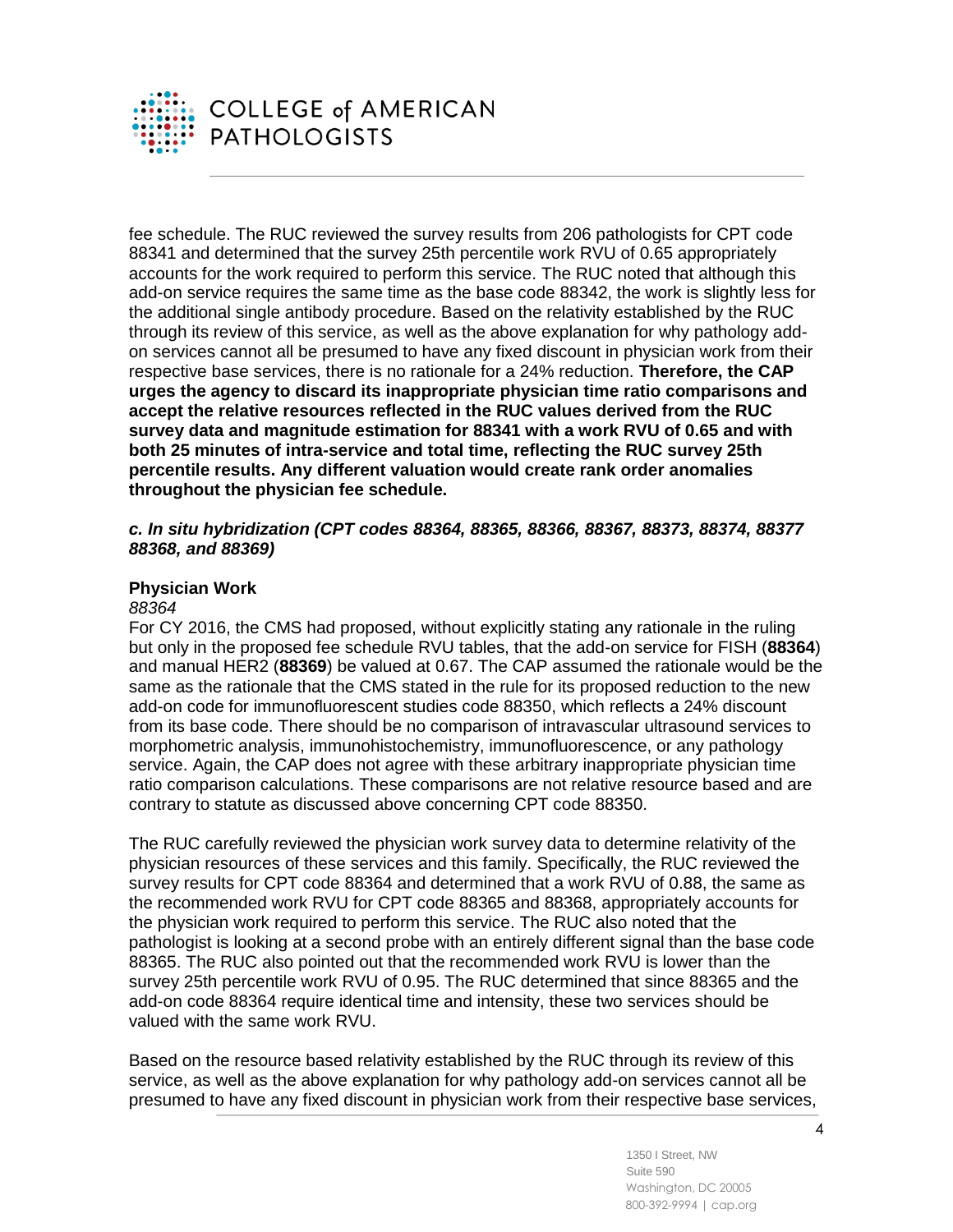

there is no rationale for a 24% reduction. **The CAP urges the agency to discard its inappropriate physician time ratio comparisons and accept the RUC process of utilizing the relative resources reflected in the RUC values derived from the RUC survey data and magnitude estimation for 88364 with a work RVU of 0.88**. **Any different valuation would create rank order anomalies throughout the physician fee schedule.**

### *88369*

As the CAP discussed in our proposed rule comments, the RUC carefully reviewed the physician work survey data to determine relativity of this service and this family. Specifically, the RUC reviewed the survey results for CPT code 88369 and determined that a work RVU of 0.88 — the same as the recommended work RVU for CPT code 88365 and 88368 appropriately accounts for the work required to perform this service. The same numbers of cells are evaluated by the pathologist when rendering a diagnosis for CPT code 88369 as in CPT code 88368. The RUC compared 88373 to 88369 and noted that CPT code 88369 is manual and requires slightly more physician work and time because the physician is scanning the slide on the fluoroscopic microscope to find the cells of interest that will be counted.

The agency has acknowledged that the discussion about the rationale for the increased work RVU was inadvertently omitted from the proposed rule. Therefore, it will maintain the interim final status of the work RVU of 0.76 for CPT codes 88464 and 88369 for CY 2016 and seek comment on these work RVUs during the comment period for this final rule. **The CAP urges the agency to discard its inappropriate physician time ratio comparisons and accept the relative resources reflected in the RUC values derived from the RUC survey data and magnitude estimation for 88369 with a work RVU of 0.88**. **Any different valuation would create rank order anomalies throughout the physician fee schedule.**

# *88367*

In this final ruling, the CMS has maintained its interim work value on its physician fee schedule for CY 2016 for CPT code **88367**. The CAP disagrees with this decision and recommends that the CMS adopt the RUC recommended value for 88367. The agency had noted that CPT code 88367 is the computer assisted version of morphometric analysis, analogous to 88368, which is the manual version. The CMS accepted the RUC recommended work RVU of 0.88 and time of 30 minutes for 88368, but the agency did not recognize that the RUC recommended work RVU of 0.86 for 88367 adequately reflected 25 minutes of intra-service time. The CMS used the ratio of intra-service time for the two codes to discount the work RVU of 88367 by 15%, resulting in a value of 0.73 RVUs and ignored the RUC's resource based relativity assessment of the intensity, complexity, and magnitude estimation for this service. The CAP disagrees with the manipulation of work RVUs based on speculation rather than through the accuracy of the RUC process of valuation using survey data and magnitude estimation. When reviewed, the RUC concluded that the 0.86 work RVU appropriately accounts for the work required to perform this service and compared this code together with its code family including CPT code 88368 for relativity. In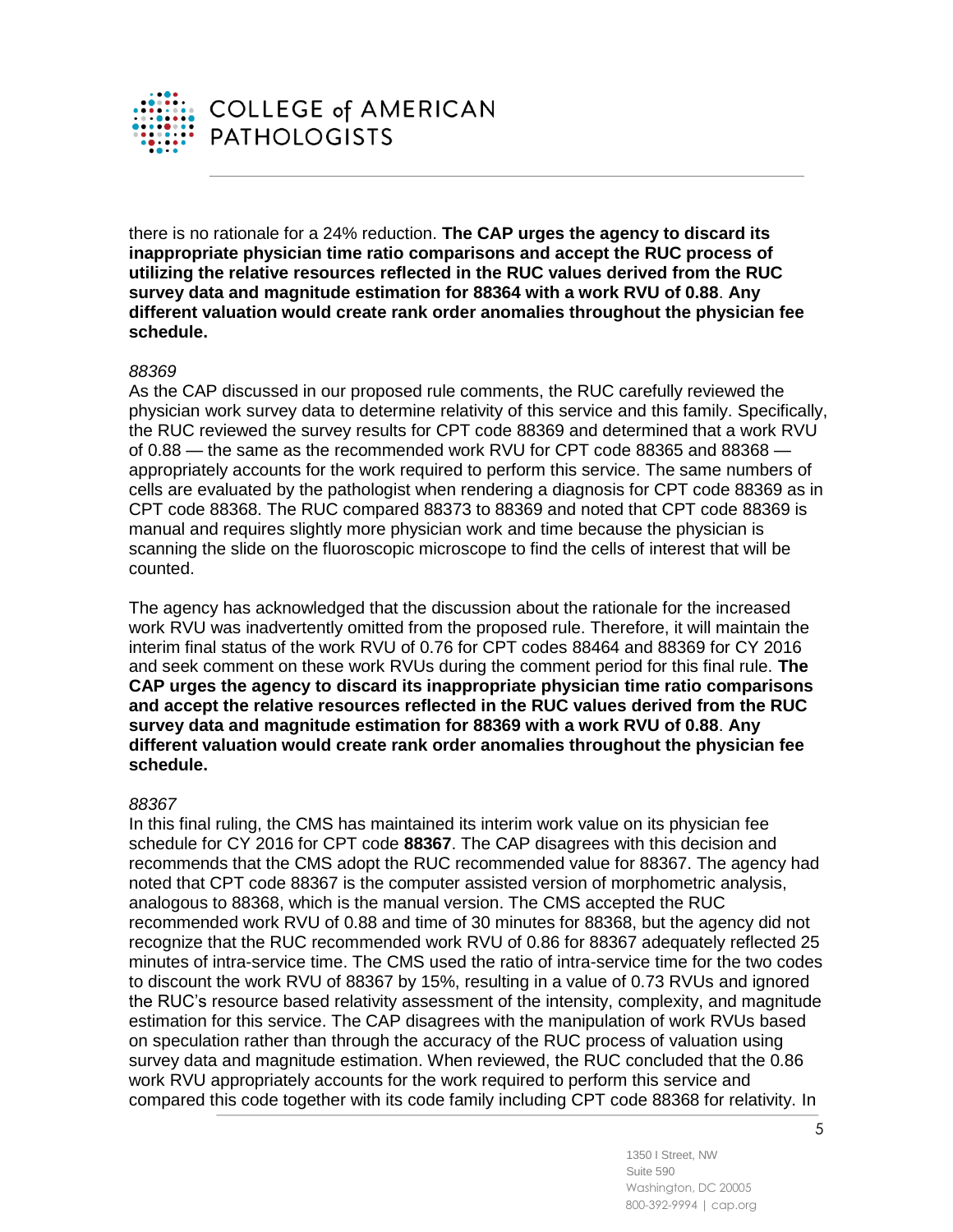

addition, it was noted that the same numbers of cells are evaluated by the pathologist when rendering a diagnosis for CPT code 88367 as in CPT code 88368. The RUC compared 88367 to 88368 and noted that CPT code 88368 is manual and requires slightly more physician work and time because the physician is moving among the images from the fluorescent microscope to find the cells of interest that will be counted. In code 88367, the images that the physician evaluates are selected by the computer. CPT code 88367 still requires the physician to independently view, analyze and make decisions on each separate image, and calculate a ratio for each service. **The CAP urges the agency to discard its inappropriate physician time ratio comparisons and accept physician resources reflected in the RUC's value derived from survey data and magnitude estimation for a work RVU of 0.86 for CPT code 88367.** 

#### *88373*

In this final ruling, the CMS has maintained its interim work value on its physician fee schedule for CY 2016 for CPT code **88373.** For CY 2016, the CMS had proposed a work RVU for 88373 of 0.43 which represents a 50% discount from the RUC recommendation of 0.86.

Again, the RUC carefully reviewed the survey data to determine relativity of this service and this family. The RUC firmly agreed that "using computer-assisted technology," as included in the descriptor, **does not replace physician work**. Computer-assisted technology refers to the computer selecting the images for the pathologist to review. The computer does not establish the distinction between cancer and non-cancer cells. The RUC reviewed the survey results for CPT code 88373 and determined that a work RVU of 0.86, the same as the recommended work RVU for CPT code 88367, appropriately accounts for the work required to perform this service. The RUC compared 88373 to 88369 and noted that CPT code 88369 is manual and requires slightly more physician work and time because the physician is scanning the slide on the fluoroscopic microscope to find the cells of interest that will be counted. In code 88373, the images that the physician evaluates are selected by the computer. CPT code 88373 still requires the physician to analyze and make decisions as to whether the computer correctly selected the cells to be evaluated. **The CAP urges that the CMS adopt the RUC recommended work RVU of 0.86 for CPT code 88373**. **Any different valuation would create rank order anomalies throughout the physician fee schedule.**

#### *88374*

In this final ruling, the CMS maintained its interim work value on its physician fee schedule for CY 2016 for CPT code for **88374***.* The CMS reduced the RUC recommended work RVU for CPT code 88374, because the code is a computer-assisted version of CPT code 88377. The agency inappropriately applied a ratio of the RUC surveyed time of 88374 to 88377 (30 minutes/45 minutes) to the work RVU value for 88374 to assign an interim work RVU of 0.93 for 88374. The CMS ignored the RUC's resource based relativity assessment of the intensity, complexity, and magnitude estimation for this service. It is clear to the RUC that "using computer-assisted technology" for 88374, as included in the descriptor**, does not replace physician work**. Computer-assisted technology refers to the computer-aided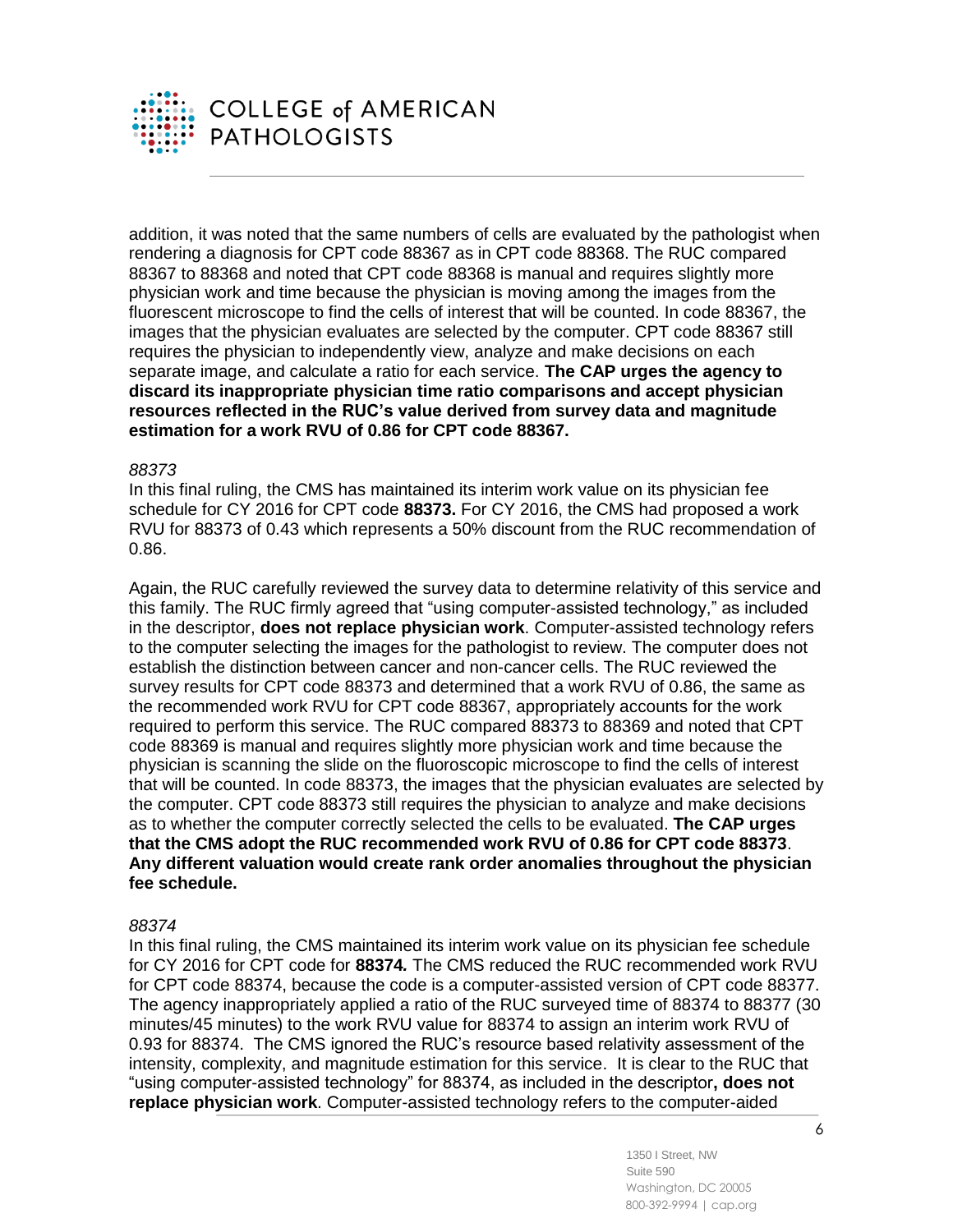

selection of images for the pathologist to review, but the computer does not establish the distinction between cancer and non-cancer cells. In addition, the American Society of Clinical Oncology (ASCO) guidelines indicate that a minimum of 40 neoplastic cells need to be examined for signal intensity for Her2 evaluation by FISH (fluoresecent in situ hybridization). The RUC compared 88374 to 88377 and noted that CPT code 88377 is manual and requires slightly more physician work and time because the physician is scanning the fluoroscopic microscope slide to find the cells of interest that will be counted. In code 88374, the images that the physician evaluates are selected by the computer. CPT code 88374 still requires the physician to analyze and make decisions on each selected cell. In addition, when rendering an interpretation for CPT code 88374, as in CPT code 88377, the pathologist evaluates the same number of cells. The RUC concluded that, based on the survey's 25th percentile work RVU, a value of 1.04 appropriately accounts for the work required performing this service. **The CAP urges the CMS to discard its inappropriate physician time ratio comparisons and accept physician resources reflected in the RUC's value derived from survey data and magnitude estimation for a work RVU of 1.04 for CPT code 88374. Any different valuation would create rank order anomalies throughout the physician fee schedule.**

**2) Standard Tasks and Minutes for Clinical Labor Tasks – Pathology Clinical Labor Tasks** 

**As stated in our comments in response to the proposed rule, the CAP does not support the standardization of clinical labor activities across all pathology services, because each pathology service encompasses distinct and unique clinical labor tasks.** Furthermore, the CAP does not feel that the standards finalized by the CMS are unaffected by batch and block size, as the agency has stated. The clinical labor time for tasks such as "Dispose of remaining specimens, spent chemicals/other consumables, and hazardous waste" is certainly influenced by the number of specimens and/or blocks. Additionally, if there are more specimens chemicals, or other waste in one procedure than another, it holds that it would take longer to dispose of those items. This concept is supported by the surgical pathology family, in which 88309 *Level VI Surgical Pathology* (18 blocks) has a higher clinical labor time for the task "Dispose of remaining chemicals" at 2 minutes than 88305 *Level IV Surgical Pathology* (2 blocks) at 1 minute. The other five tasks standardized by the CMS face similar problems. **The CAP urges the CMS not to standardize any clinical labor activities at this time and to return all of the clinical labor time standardized in the CY 2016 rulemaking process to previous levels for the first quarterly update of the physician fee schedule.**

The CAP also disagrees with CMS' decision to zero out the time for separate labor tasks that the CMS likely believes is overlapping with a standardized labor task. For instance, the CMS reduced the time for the task "Prepare, pack and transport cedar oiled glass slides and records for in-house special storage (need to be stored flat)" in the code 88362 *Nerve teasing preparations* from 10 minutes to 0 minutes while also reducing the time for the task "Prepare, pack and transport specimens and records for in-house storage and external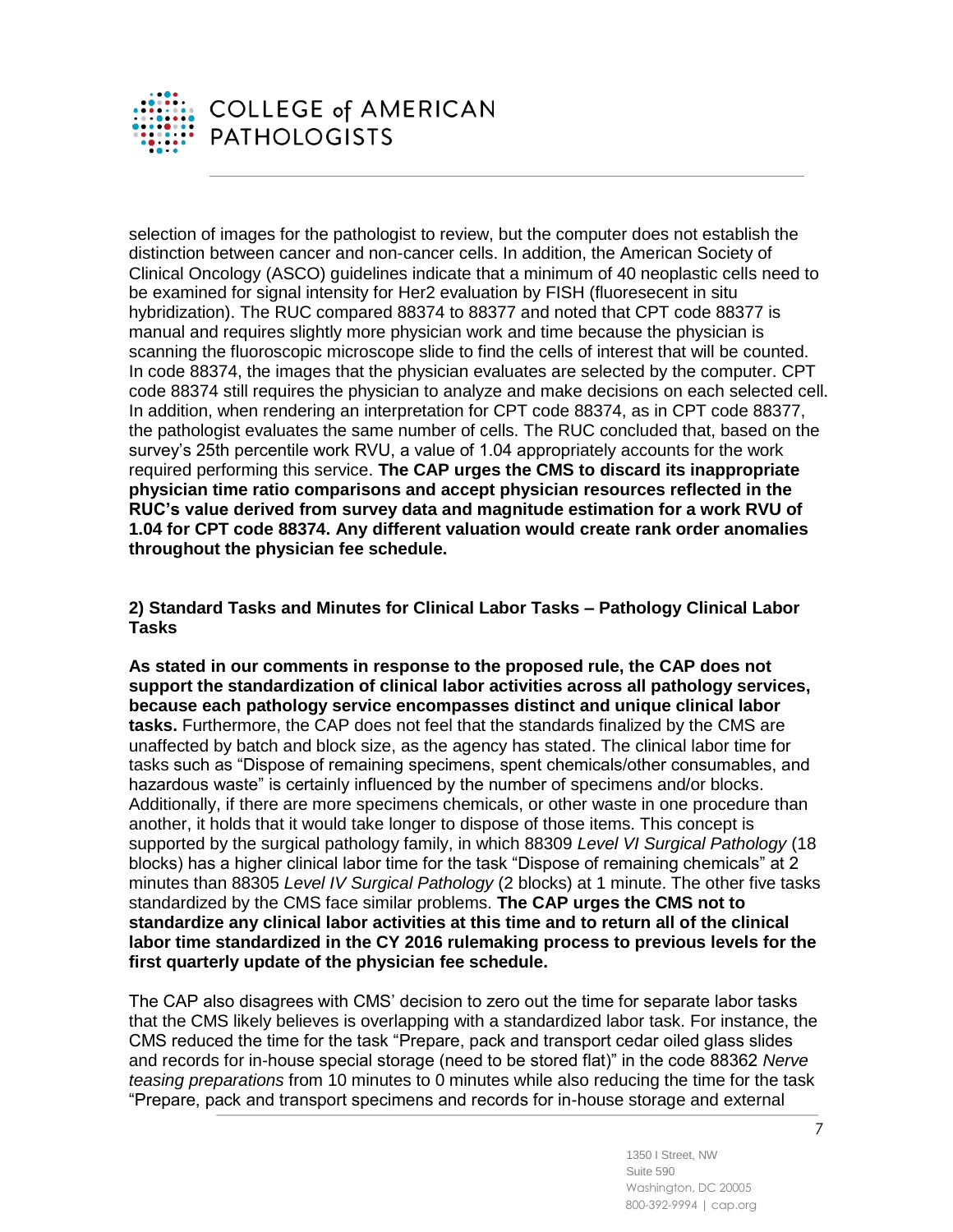

storage (where applicable)" from 2 minutes to 1 minute. There is not overlapping work involved in these tasks, because they are distinct, unique, and both necessary for the completion of the service. **The CAP urges the CMS revert this and all similar changes, and return the time of the clinical labor tasks to the original values as recommended by the RUC.**

The CAP is also perplexed by the CMS' decision to keep the reductions in clinical labor time for the standardized tasks that were not finalized. When the CMS did not finalize the standard times for the remaining 11 tasks, it removed "Refined time to standard time for this clinical labor task" as a viable reason to change the times for these tasks. If CMS continues to believe that "clinical labor tasks with the same description are comparable across different pathology CPT codes" and "refinements to clinical labor time ensure the most accurate values for these activities, based on a comparison with other pathology codes that share these same clinical labor activities", then the CAP believes that the CMS must withdraw these edits for CY2016 and re-present them in a different rulemaking process under a more appropriate edit comment, such as "Refined to conform with identical labor activity in other codes in the family" or other. **The CAP requests that CMS restore the original clinical labor times for all codes containing the 11 non-finalized tasks as recommended by the RUC.**

**For all the reasons stated above, the CAP disagrees with the standardization of clinical labor tasks as currently constructed, and urges the CMS to undo the edits made to any codes in the process of standardization.** The CAP does acknowledge that there are possibilities to standardize pathology codes, but requests that the CMS allows the CAP to work with the RUC and other stakeholders to develop more fitting and sensible standards. The CAP appreciates CMS' acknowledgment that batch size and block number affects the labor time of clinical staff. The CAP supports submission of detailed information regarding batch size and number of blocks as part of the RUC's PE submission for pathology services, which the CAP has already started to do where possible. The CAP will continue to work with the RUC to expand upon that information in the future. The CAP also requests that, when the CMS receives information from public comment on batch and block size, the CMS encourages those parties to work with the CAP to improve the information provided to the RUC. As stated elsewhere in this comment letter, a single data point does not imply typicality better than the current process developed through the RUC. The CAP welcomes the opportunity to improve the quality of its data, and hopes to continue to work with the CMS and other stakeholders to accomplish this goal.

# **3) Direct PE Input-Only Recommendations**

# *a) Morphometric Analysis, Tumor Immunohistochemistry (CPT Codes 88360 and 88361)*

In this final ruling, the CMS welcomed the submission of updated pricing information regarding SL493 monoclonal antibody estrogen receptor. In response to the CMS' original proposal and continuing requests for updated pricing information, the CAP continues to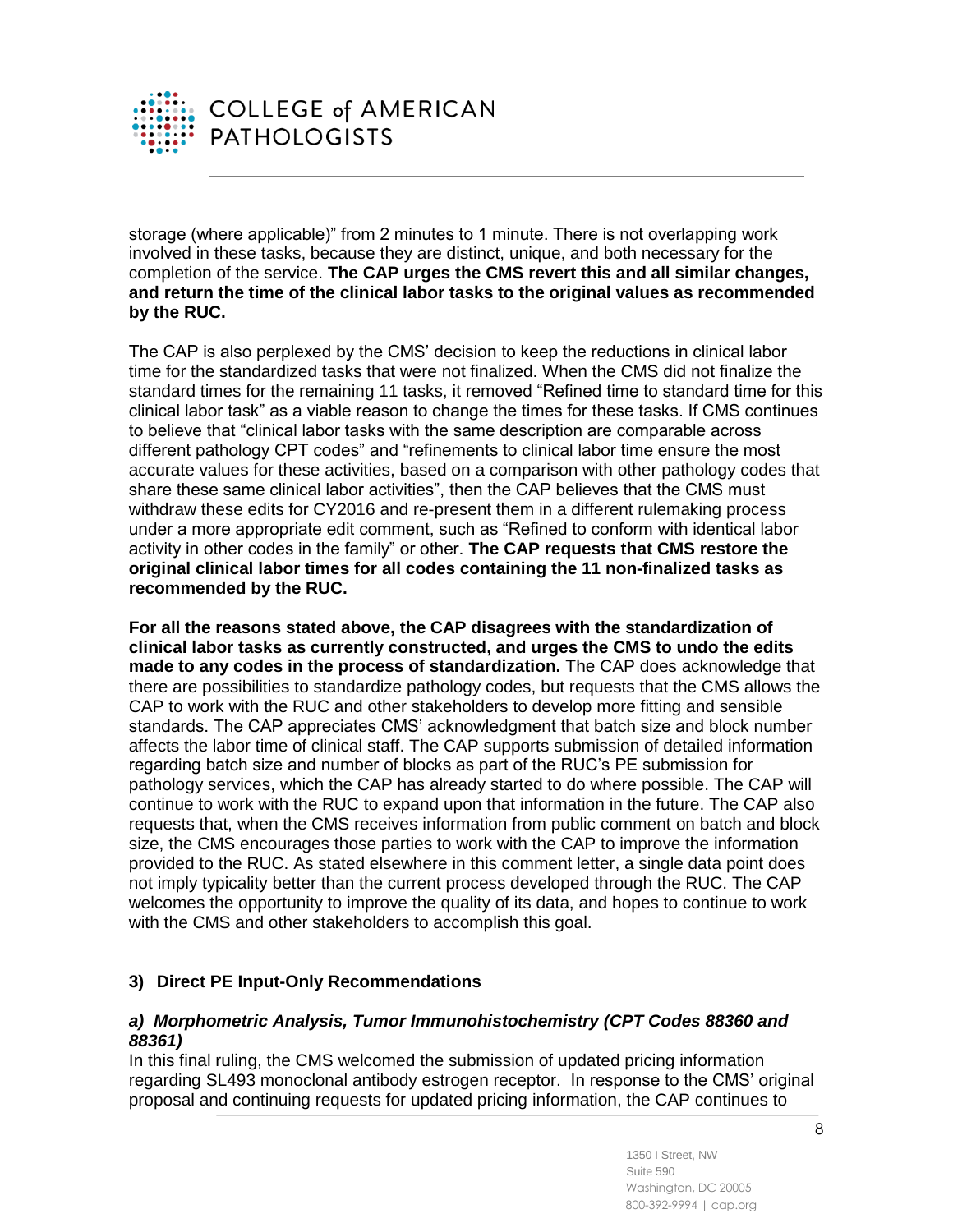

disagree with the CMS' price for Antibody Estrogen Receptor monoclonal supply (SL493). Pathologists are constantly looking for products or methods that will improve workflow and efficiency while simultaneously enhancing quality and maintaining costs. In this instance, the CMS states that they have "identified numerous monoclonal antibody estrogen receptors that appear to be consistent with those recommended by the specialty society, at publicly available lower prices, which we believe are more likely to be typical since we assume that the typical practitioner would seek the best price available to the public." While there may be other monoclonal antibody estrogen receptors found in the marketplace used for a variety of purposes, only specific, human use, monoclonal antibody estrogen receptors should be used for CPT code 88360 and 88361. When a supply or equipment item is identified as being lower priced than what is in CMS's databases, it should first be confirmed to be the correct item. It should then, carrying equal weight, be evaluated for typicality of use amongst providers. A lower priced item may be inappropriate for the service provided and may produce suboptimal results what could threaten the quality of patient care. The CAP believes that specialty society submitted invoices provide CMS with the most valuable and accurate information available. Specialty societies have the access to a wide variety of providers and practice information and therefore can more accurately identify the correct item for the service and the typical provider from which to obtain an invoice. The CMS should use the invoices submitted to the RUC as the typical product or equipment item to set the typical price.

The lower priced example the CMS provided, Estrogen Receptor Antibody (h-151) [DyLight 405], **is not an immunohistochemical reagent, but rather an immunoflorescent antibody, an estrogen receptor antibody conjugated with an immunofluorescence marker which is excited at 400 – 421 nm by a laser. This item is not an alternate reagent for CPT codes 88360 and 88361**, and would not be used for these services. Providers who care for the most complicated Medicare beneficiaries would not cover their operating costs on every breast cancer case if this reagent were priced so incorrectly low. The CAP supports the originally submitted invoice generated recently from a hospital's purchasing department computer system as it represents the typical hospital purchasing supplies rather than a large integrated health system. **(Please see attached CAP invoices). In addition, we are supplying an older (and difficult to read) invoice for the same product with a slightly lower price that should be used as a reference only. The CAP supports using the originally submitted typical hospital's invoice.**

*b) Flow Cytometry Cytoplasmic Cell Surface (CPT Codes 88184, and 88185)*  The agency identified 88185 as potentially misvalued and the CAP believes both 88184 and 88185 are potentially misvalued and should be re-evaluated through the RUC process as soon as possible. **The CAP looks forward to this review and urges the agency to implement the results when received into the physician fee schedule's next quarterly update.**